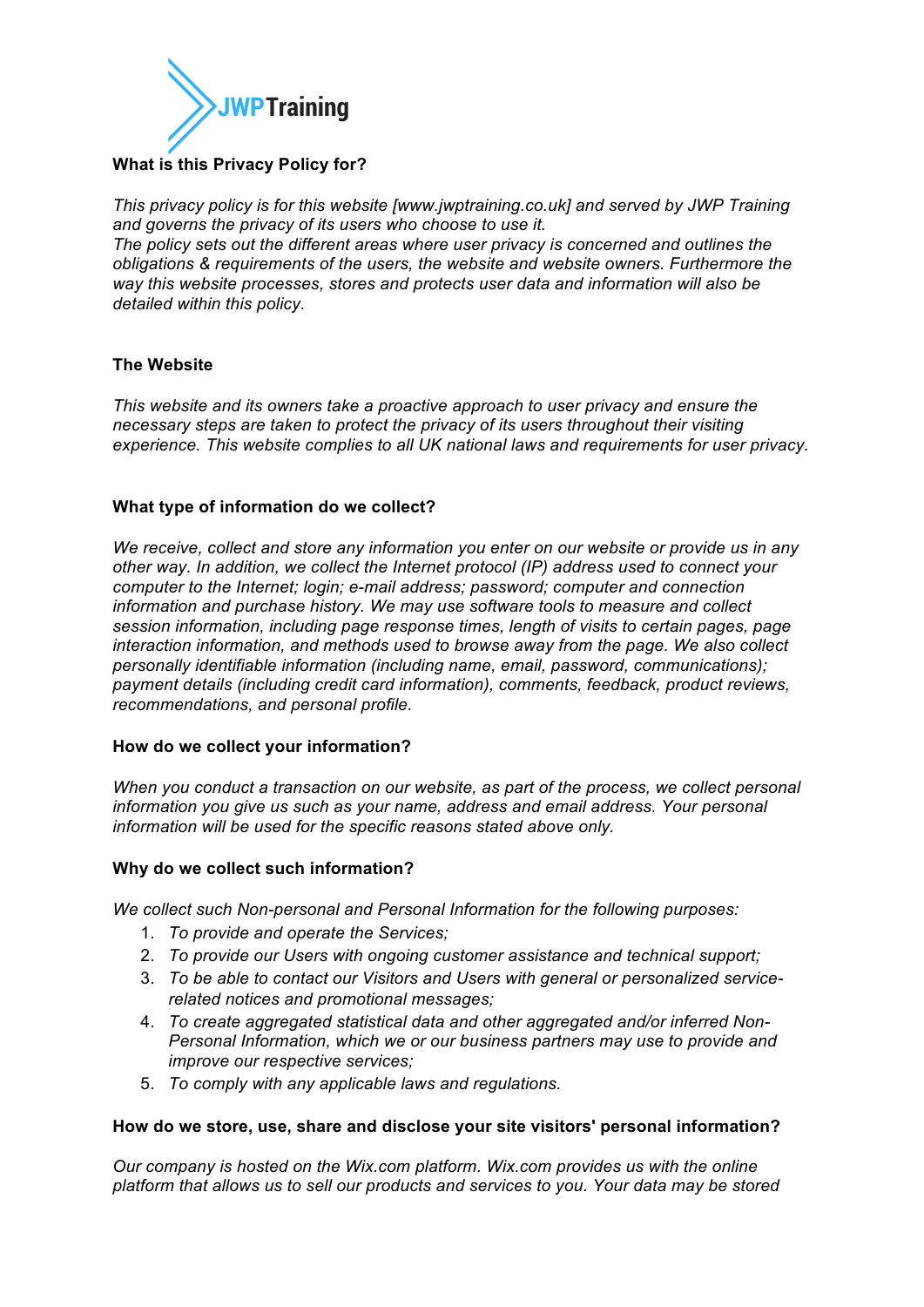

*through Wix.com's data storage, databases and the general Wix.com applications. They store your data on secure servers behind a firewall.*

### **How do we communicate with your site visitors?**

*All direct payment gateways offered by Wix.com and used by our company adhere to the standards set by PCI-DSS as managed by the PCI Security Standards Council, which is a joint effort of brands like Visa, MasterCard, American Express and Discover. PCI-DSS requirements help ensure the secure handling of credit card information by our store and its service providers.*

*We may contact you to notify you regarding your account, to troubleshoot problems with your account, to resolve a dispute, to collect fees or monies owed, to poll your opinions through surveys or questionnaires, to send updates about our company, or as otherwise necessary to contact you to enforce our User Agreement, applicable national laws, and any agreement we may have with you. For these purposes we may contact you via email, telephone, text messages, and postal mail.*

## **Use of Cookies**

*This website uses cookies to better the users experience while visiting the website. Where applicable this website uses a cookie control system allowing the user on their first visit to the website to allow or disallow the use of cookies on their computer / device. This complies with recent legislation requirements for websites to obtain explicit consent from users before leaving behind or reading files such as cookies on a user's computer / device. Cookies are small files saved to the user's computers hard drive that track, save and store information about the user's interactions and usage of the website. This allows the website, through its server to provide the users with a tailored experience within this website. Users are advised that if they wish to deny the use and saving of cookies from this website on to their computers hard drive they should take necessary steps within their web browsers security settings to block all cookies from this website and its external serving vendors. This website uses tracking software to monitor its visitors to better understand how they use it. This software is provided by Google Analytics which uses cookies to track visitor usage. The software will save a cookie to your computers hard drive in order to track and monitor your engagement and usage of the website, but will not store, save or collect personal information. You can read Google's privacy policy here for further information [ http://www.google.com/privacy.html ].*

*Other cookies may be stored to your computers hard drive by external vendors when this website uses referral programs, sponsored links or adverts. Such cookies are used for conversion and referral tracking and typically expire after 30 days, though some may take longer. No personal information is stored, saved or collected.*

## **External Links**

*Although this website only looks to include quality, safe and relevant external links, users are advised adopt a policy of caution before clicking any external web links mentioned throughout this website.*

*The owners of this website cannot guarantee or verify the contents of any externally linked website despite their best efforts. Users should therefore note they click on external links at their own risk and this website and its owners cannot be held liable for any damages or implications caused by visiting any external links mentioned.*